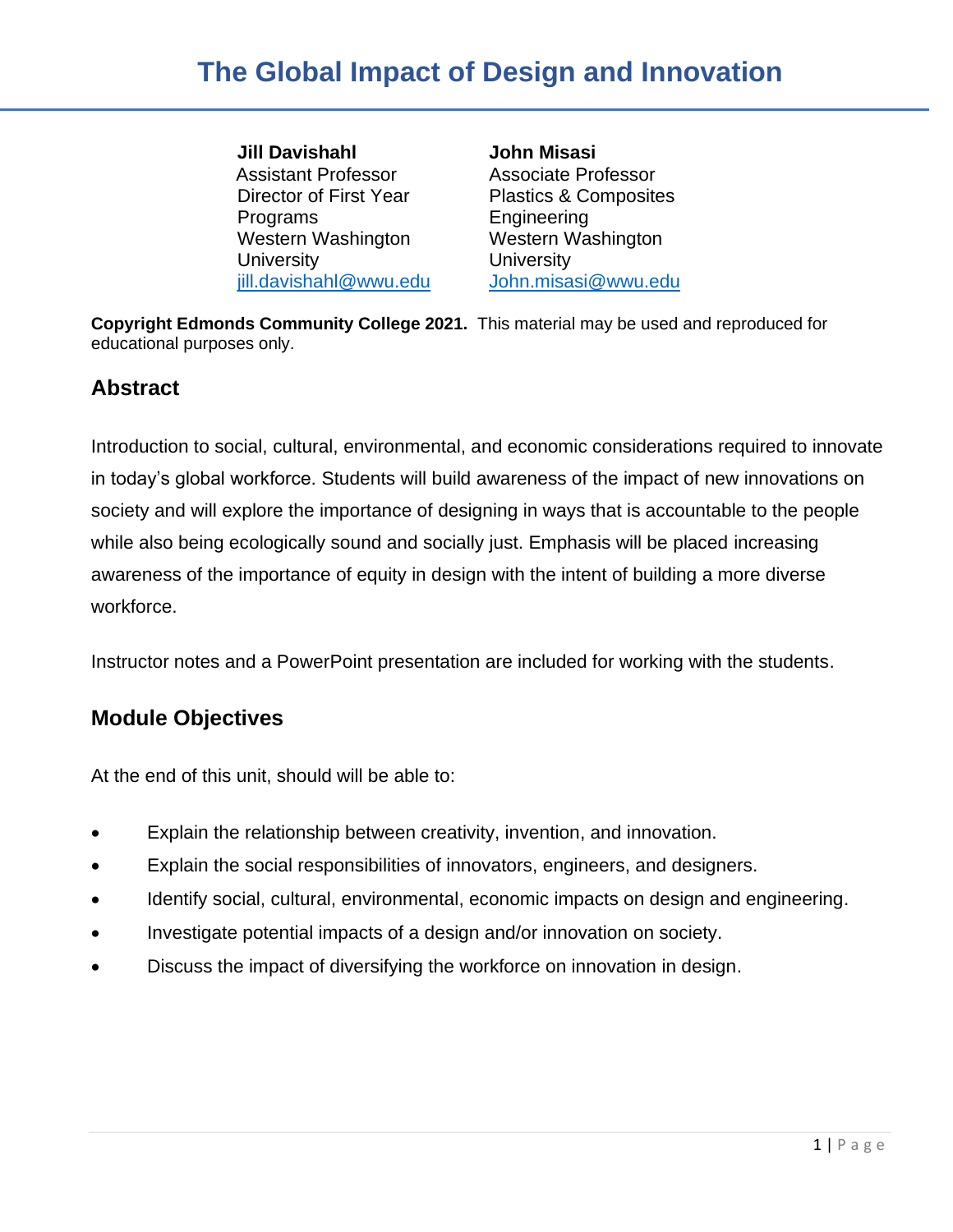### **Module Data**

**Key words:** Innovation, engineering, design, impact, social responsibility, diversity

**Pre-requisites:** Students should have a basic understanding of the following terms: engineering, design, innovation, impact.

**Type:** Classroom lesson; discussion

**Target Grade Level:** Grade 11 & above

**Type of Module:** Classroom lesson; discussion **Time Required:** 7-10 hours (Readings, Slide Deck, Class Activities)

### **Note to Instructors:**

This Module is intended to provide students with an opportunity to investigate, discuss, and reflect on the social impact of engineering and design on society. After a brief introduction to key terminology and overarching concepts, the students will work in teams on a series of activities centered around a case study. The activities are fairly open-ended and benefit greatly from a culminating larger group discussion. Cultivating engaging discussions can sometimes be challenging, especially for faculty new to these topics. The authors suggest starting with the discussion questions/prompts provided while maintaining a willingness to veer in a different direction as the conversation and questions dictate.

The authors have found that the required readings/media provide some interesting and relevant context and, when completed prior to the Module, enable students to show up ready to engage in discussion. The Module is designed assuming these readings/media are completed as homework prior to class discussion. Alternatively, students can be given in-class time to complete the required readings/media though it would increase Module time to completion by 1- 2 hours.

A comment on terminology: There is some overlap in terminology related to topics such as social justice, responsible innovation, and impact. Extensive consideration of social justice in design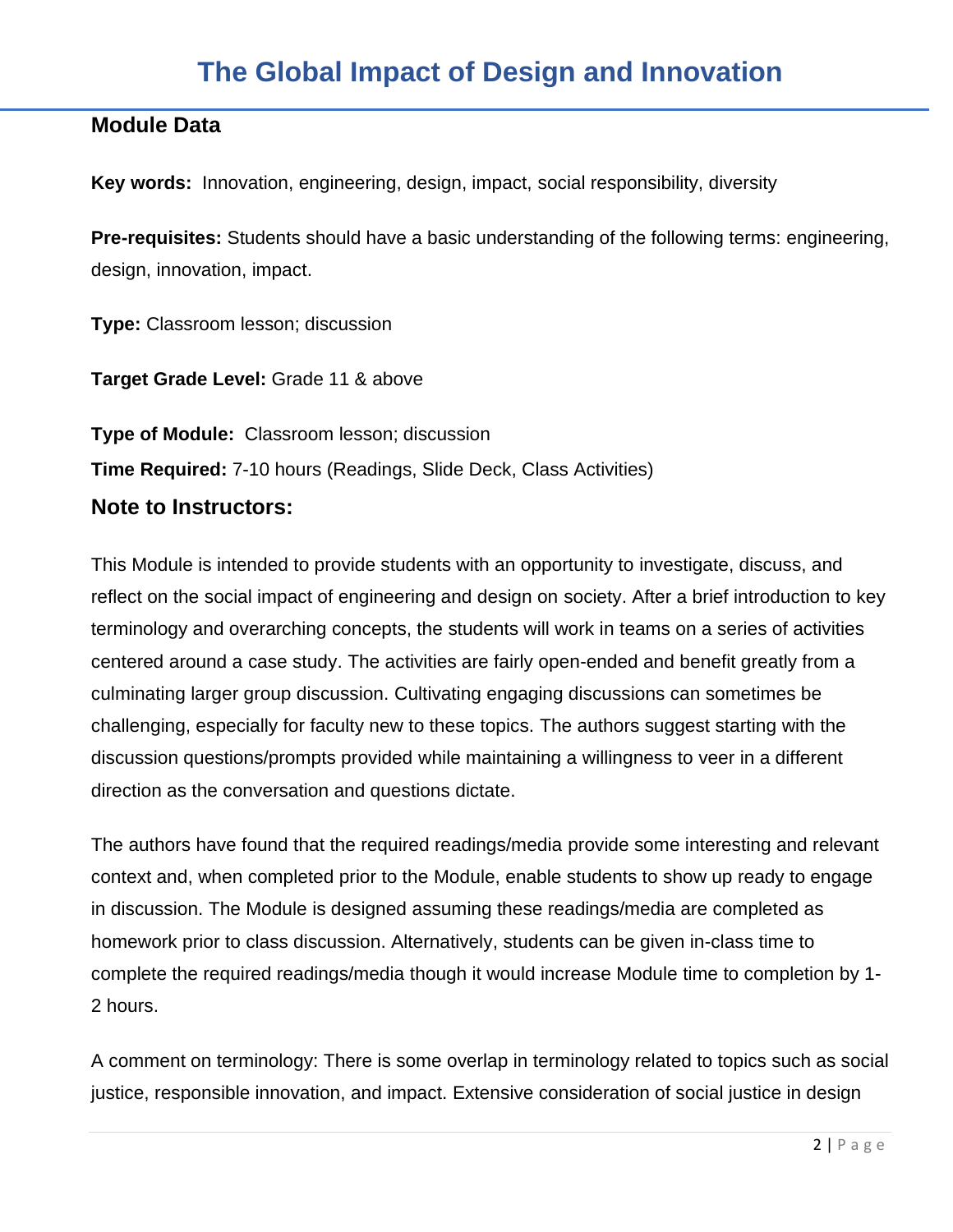and innovation is an emerging focus for engineering and use of language to describe these topics and their integration into design is still evolving. As we work to integrate social justice more deeply into the work of engineering, we also are working to develop a common language.

For additional instructor notes refer to Responsible Innovation Class Activities – Instructor Notes document.

### **Instructor Resources:**

- Book Chapter: [Professional Social Responsibility in Engineering](https://wwu.instructure.com/courses/1413030/files/70080986/download?wrap=1) [b](https://wwu.instructure.com/courses/1413030/files/70080986/download?download_frd=1)y Angela Bielefeldt (2018). This reading describes the importance of considering social justice and diversity as part of the social responsibility of engineers.
- Article: [Why Should I Care About Diversity in Engineering?](https://www.nspe.org/resources/pe-magazine/july-2020/why-should-i-care-about-diversity-engineering) from *National Society of Professional Engineers* focuses on the importance of diversifying the engineering workforce and answers some commonly asked questions.

### **Module Procedure:**

### **General Outline:**

- 1. **Required Readings/Media:** Students will complete required readings/media prior to the start of the Module.
- 2. **Presentation:** Instructors will present material in the provided PowerPoint to familiarize students with key terms, definitions, and other content to support their learning. The slide deck includes questions that target student comprehension of the required readings/media.

The PowerPoint can be downloaded from the Resource section: Global Impact of Design & Innovation.

3. **Class Activities:** Students will complete the *Socially Responsible Innovation* class activity. Note that this is divided into 4 segments as shown in the table below. Each segment includes team-based activities and follow up discussion questions. Instructors can teach the segments over the course of days, weeks, or months as their schedule allows.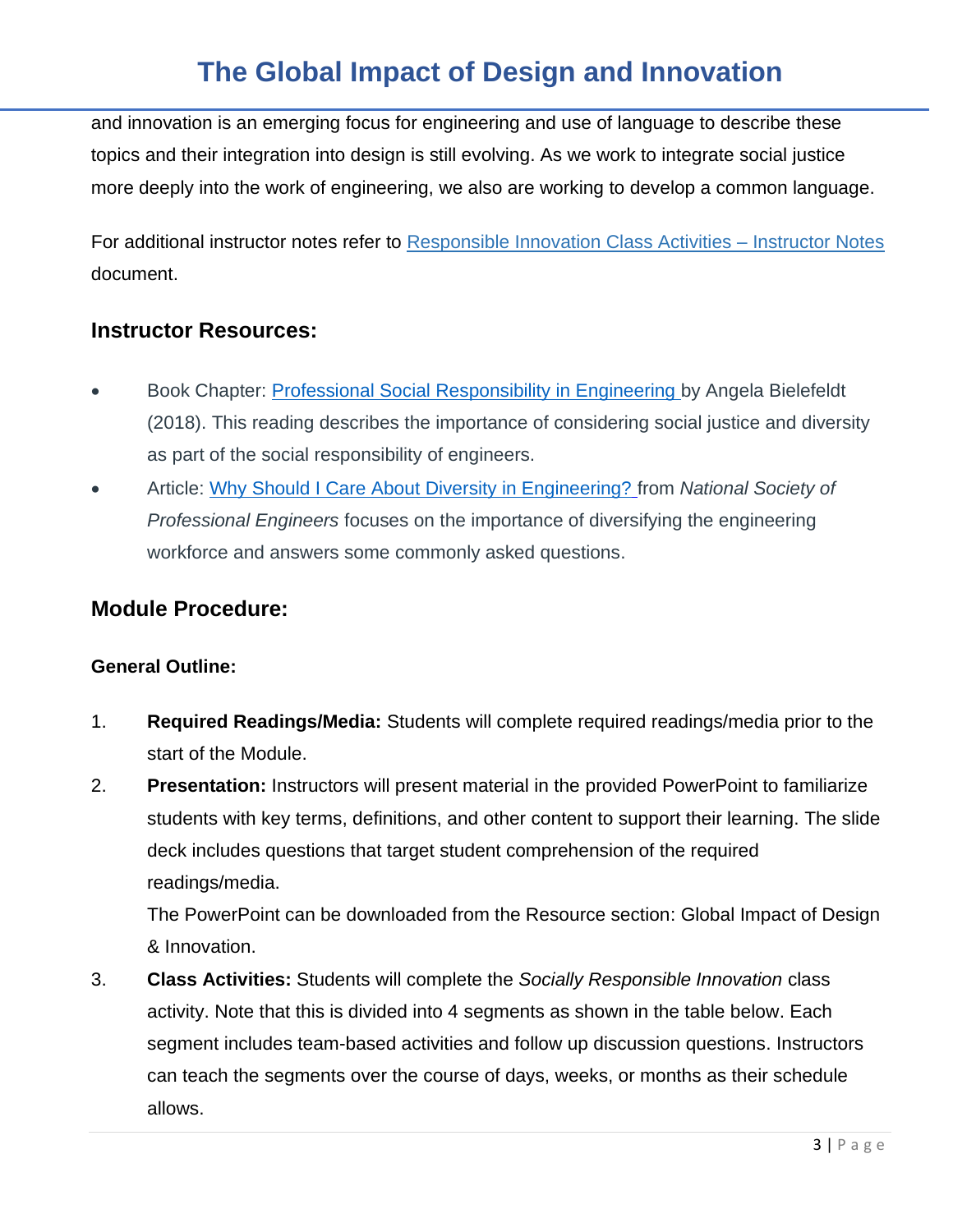| <b>Segment</b>       | <b>Description</b>                               | <b>Approx. Time</b> |
|----------------------|--------------------------------------------------|---------------------|
|                      |                                                  |                     |
| $1 -$ Explore an     | Students will research a current innovation.     | 1-2 hours           |
| Innovation           | Includes optional "share out" with the class in  |                     |
|                      | presentation form.                               |                     |
| $2$ – Investigate    | Students list both positive and negative impacts | 1-2 hours           |
| Impact               | of their chosen innovation with a focus on       |                     |
|                      | social, cultural, environmental, economic, and   |                     |
|                      | global impact.                                   |                     |
| $3 - Examine$        | Students will examine to what extent their       | 1-2 hours           |
| Responsibility       | chosen innovation is socially responsible with a |                     |
|                      | focus on accessibility and equity.               |                     |
| $4 -$ Create a       | Students will brainstorm ways they could make    | 2-3 hours           |
| <b>Better Future</b> | changes to the innovative to make it more        |                     |
|                      | ecology sound, socially just, and/or accountable |                     |
|                      | to the people.                                   |                     |

4. **Reflective Writing (optional)**: At the end of the unit, students will complete an openended option reflective writing exercise focused on the Module content.

## **Required Readings/Media**

### **Innovation**

Learn a bit about innovation by reading the article and watching the TEDx talk. **What is the difference between Innovation & Invention? Which of the 10 key points of innovation resonate with you the most, and why?**

• Article: **Innovation vs. Invention: Make the Leap and Reap the** [Rewards](https://www.wired.com/insights/2015/01/innovation-vs-invention/#:~:text=Invention%20is%20about%20creating%20something,of%20an%20idea%20or%20method.&text=An%20invention%20is%20usually%20a,change%20in%20behavior%20or%20interactions.) from *wired.com*.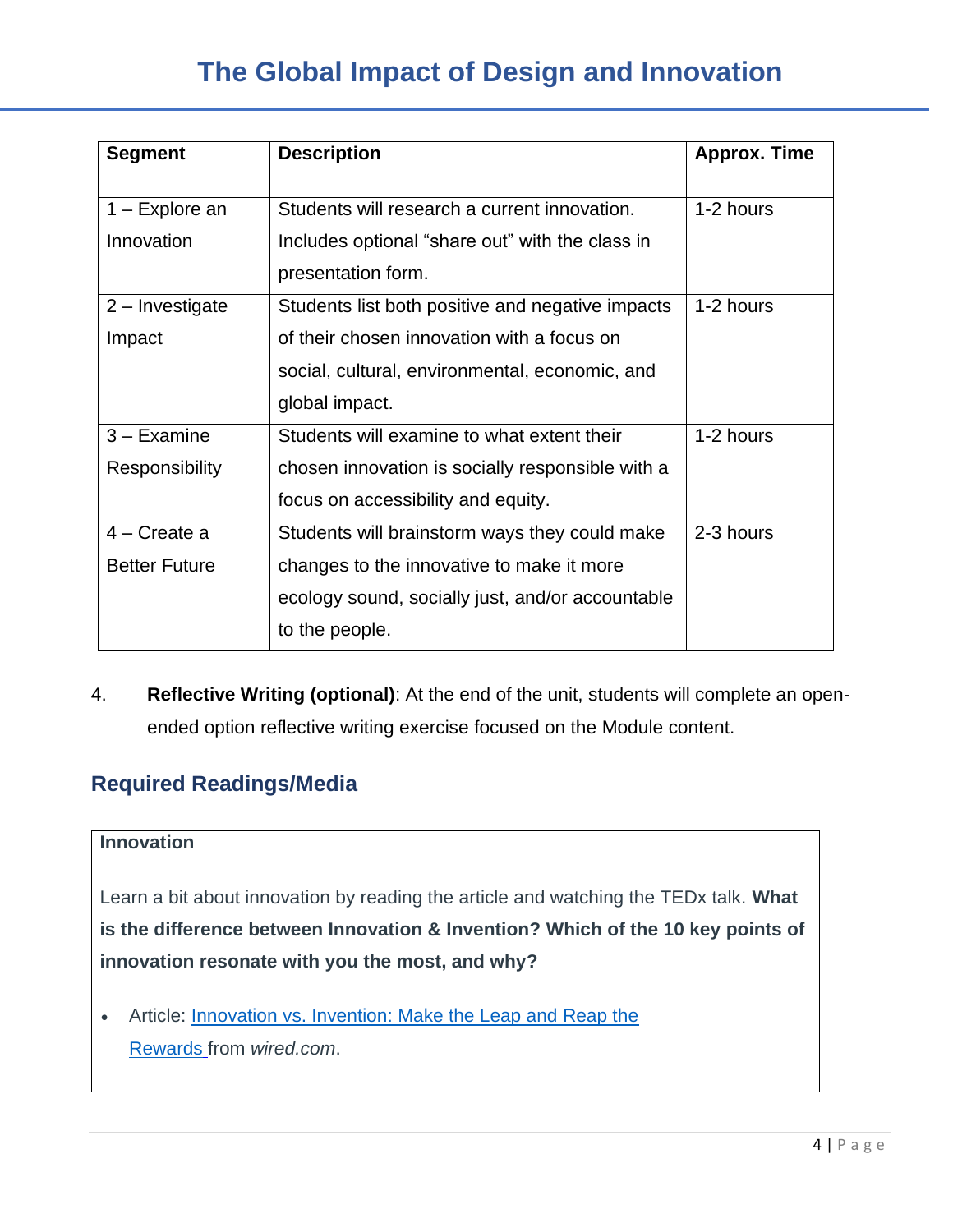• TEDx talk: [The Art of Innovation | Guy Kawasaki](https://www.youtube.com/watch?v=Mtjatz9r-Vc&list=FLNll3gHjPaIh2024_MV2XCg&index=8&t=0s) (21 min)

## **Social Responsibility**

The following articles highlight the social responsibilities of innovators, engineers, and designers. Social responsibility includes environmental protection, human safety, and the promotion of social justice. **As you review these materials, make a list of 1-2 specific examples of the social responsibilities of innovators, engineers, and designers.**

- YouTube Video: [A Practical Guide to Responsible Innovation](https://www.youtube.com/watch?v=qFYG9ZnQjHs) (3 min)
- Article: [Designing the Future](https://www.nspe.org/resources/pe-magazine/may-2015/designing-the-future) by Eva Kaplan-Leiserson from National Society of Professional Engineers. In this 2015 article, the author discusses the broadening responsibilities of engineers in considering the long-term impact of technological progress on societal change.
- Article: [Fools for Tools: Why Engineers Need to be Philosophers](https://www.chronicle.com/article/fools-for-tools/) by from the Chronical of Higher Education (2014). *Note: need to sign up for a free account to view article*

## **Presentation**

Refer to "Global Impact of Design & Innovation" PowerPoint presentation found in the Resource Section.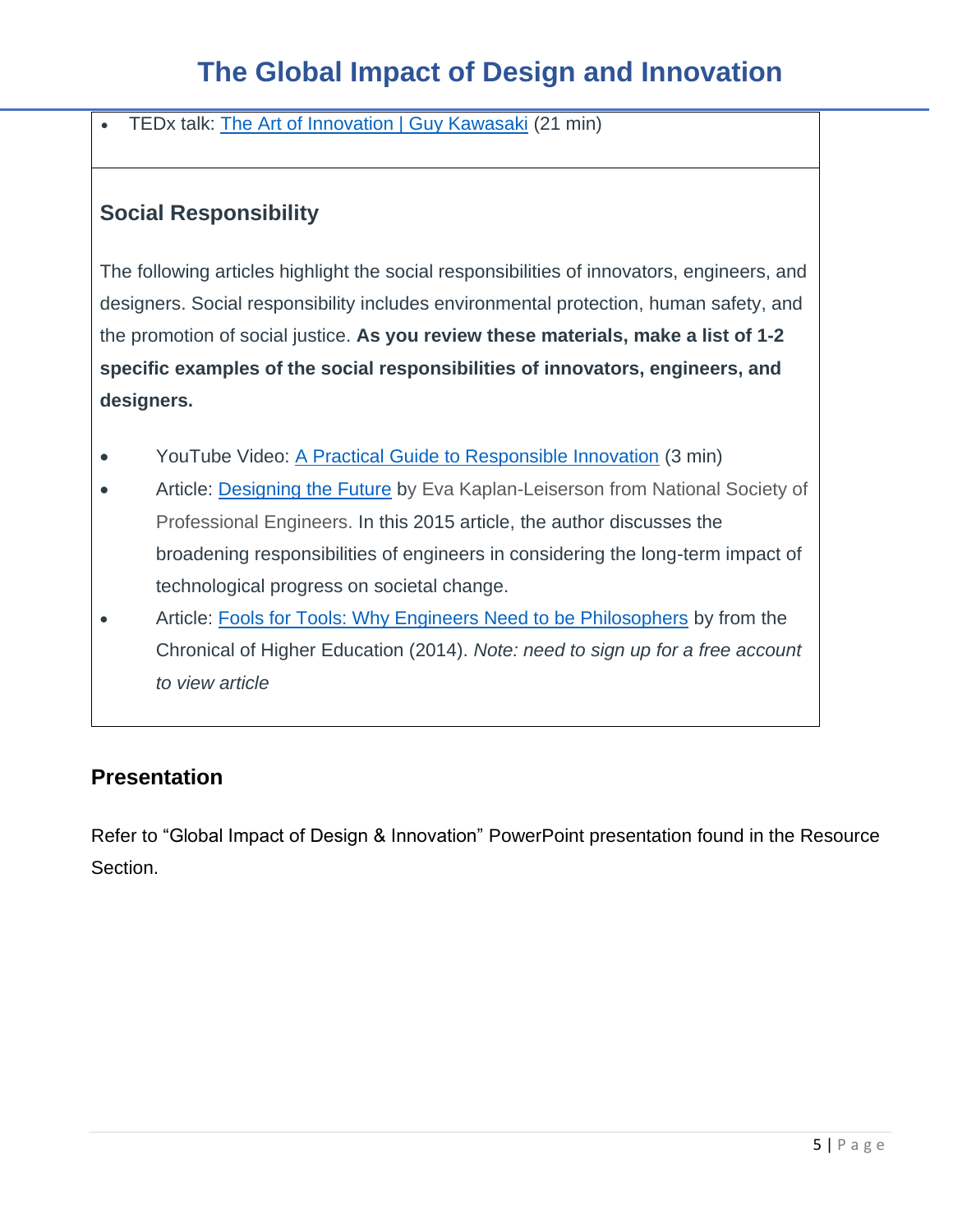## **Class Activities**

For Students: refer to "Responsible Innovation Class Activities" document

## **Reflective Writing Exercise (optional)**

Have students reflect on the following questions by writing a 1-2 page paper using the following prompt: *Summarize your experience with this content. What did you learn that was surprising to you? What do you want to learn more about? What questions do you still have?*

### **References:**

Angela R. Bielefeldt (July 11th 2018). Professional Social Responsibility in Engineering, Social Responsibility, Ingrid Muenstermann, IntechOpen, DOI: 10.5772/intechopen.73785.

Camille Birch, Celina Gunnarsson, and Dianne Grayce Hendricks. "Work in Progress: Science and Engineering for Social Justice: Curriculum Development and Student Impact." *American Society for Engineering Education Annual Conference, Tampa, FL*. 2019.

N. DeJong-Okamoto, J. Rhee, and Nikos J. Mourtos. "Incorporating the Impact of Engineering Solutions on Society into Technical Engineering Courses" Global Journal of Engineering Education (2005): 77-87.

JB Godhade, ST Hundekari. "Social responsibility of engineers." International Journal of Academic Research and Development (2018), 3:2, 125 – 126.

Donna Riley. (2008). Engineering and social justice. *Synthesis Lectures on Engineers, Technology, and Society*, *3*(1), 1-152.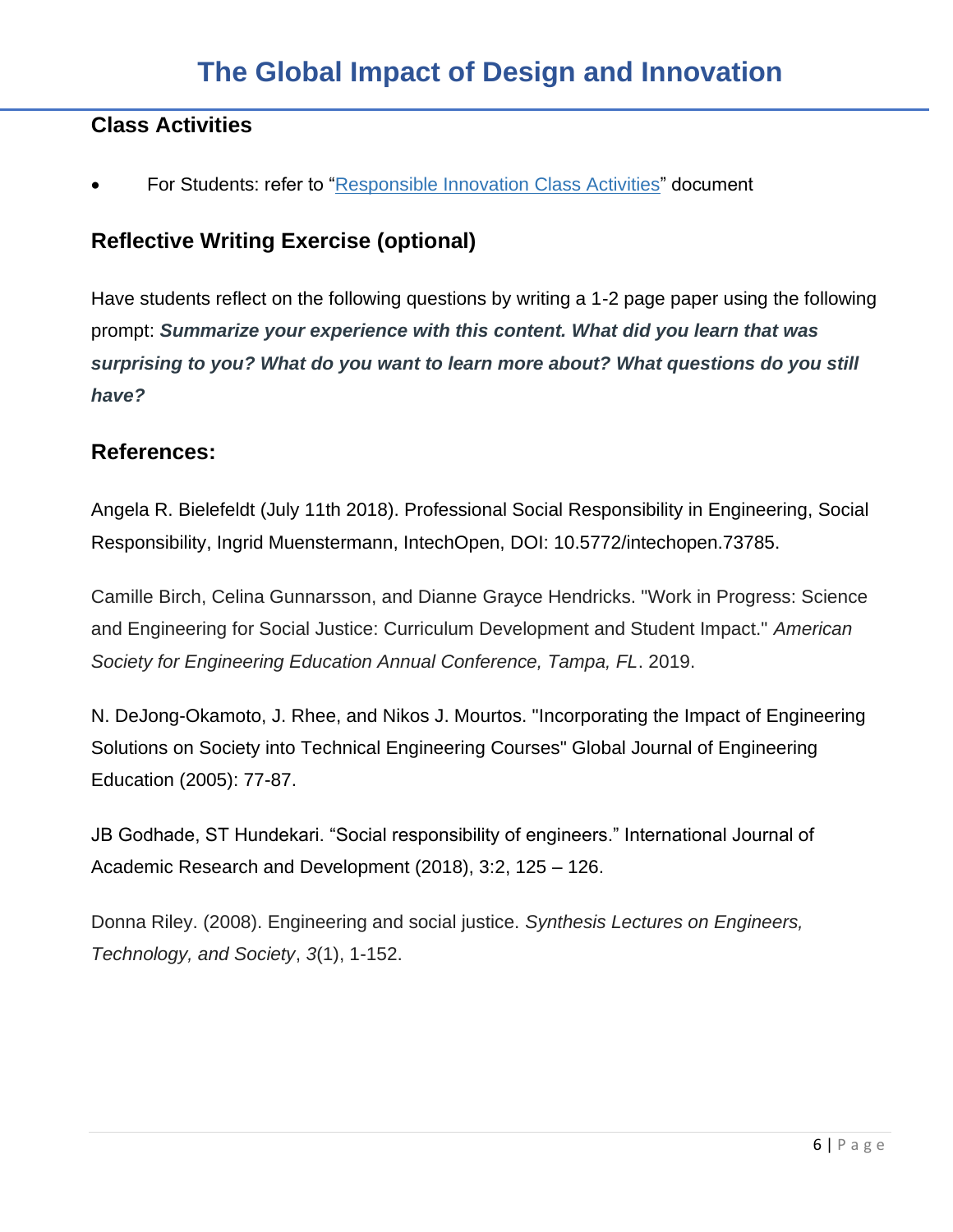# **Student Evaluation Questions**

**Name:** \_\_\_\_\_\_\_\_\_\_\_\_\_\_\_\_\_\_\_\_\_\_\_\_\_\_ **Date:**\_\_\_\_\_\_\_\_\_\_\_\_\_\_\_\_\_\_

|                                               | <b>Excellent</b> | <b>Very</b><br>Good | Good | Fair | Poor | <b>Very</b><br><b>Poor</b> |
|-----------------------------------------------|------------------|---------------------|------|------|------|----------------------------|
| Clarity of Module goals and<br>objective was  |                  |                     |      |      |      |                            |
| Challenge level of class activity<br>work was |                  |                     |      |      |      |                            |
| Usefulness of material presented<br>was       |                  |                     |      |      |      |                            |
| Organization of the Module was                |                  |                     |      |      |      |                            |
| The overall Module was                        |                  |                     |      |      |      |                            |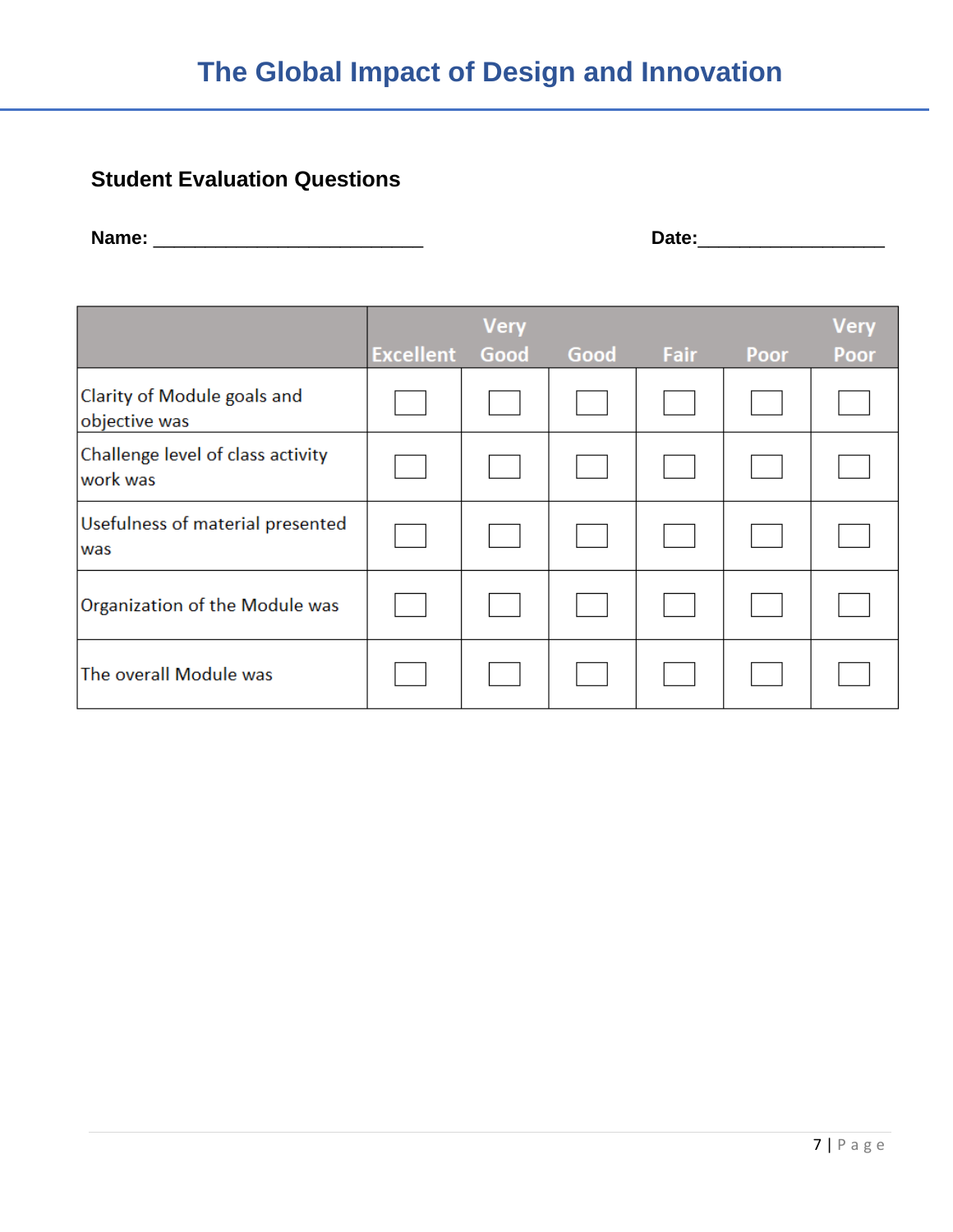## **Author Bios**

Jill Davishahl is Assistant Professor and First Year Programs Direction in the Engineering + Design department at Western Washington University. Jill's teaching, service, and research activities focus on enhancing the first year student experience by providing the foundational technical skills, student engagement opportunities, and professional skill development necessary to improve success in the major, with emphasis of supporting traditionally underserved student populations. Her current research focuses on creating inclusive and equitable learning environments through the development and implementation of strategies geared towards increasing student sense of belonging. Jill aims to motivate students to explore engineering, teach them to be curious and inventive, and help them find a career in whatever realm will allow them to make the world a better place. She imagines a world where people from diverse backgrounds collectively design, create, and build a new reality that supports the greater good by leveraging and applying their intellectual curiosity, innovative intelligence, and analytical skills.

Dr. John Misasi is an Associate Professor of Plastics and Composites Engineering at Western Washington University. John focuses his teaching and research on the relationships between the structures, processing, and properties of industrially relevant polymers and composites. His passion, however, is in educating next-generation engineers and scientists about sustainable materials and recycling technologies through hands-on curriculum and meaningful research experiences. This philosophy has led to successful collaborations with plastics, composites, and recycling industry behemoths (Nike, Boeing, Safran Aerospace) and start-ups (Vartega, Ocean Plastic Recovery Project) alike. John's ultimate goal with his teaching and research is to make the world a cleaner, more sustainable, and overall groovier place to be.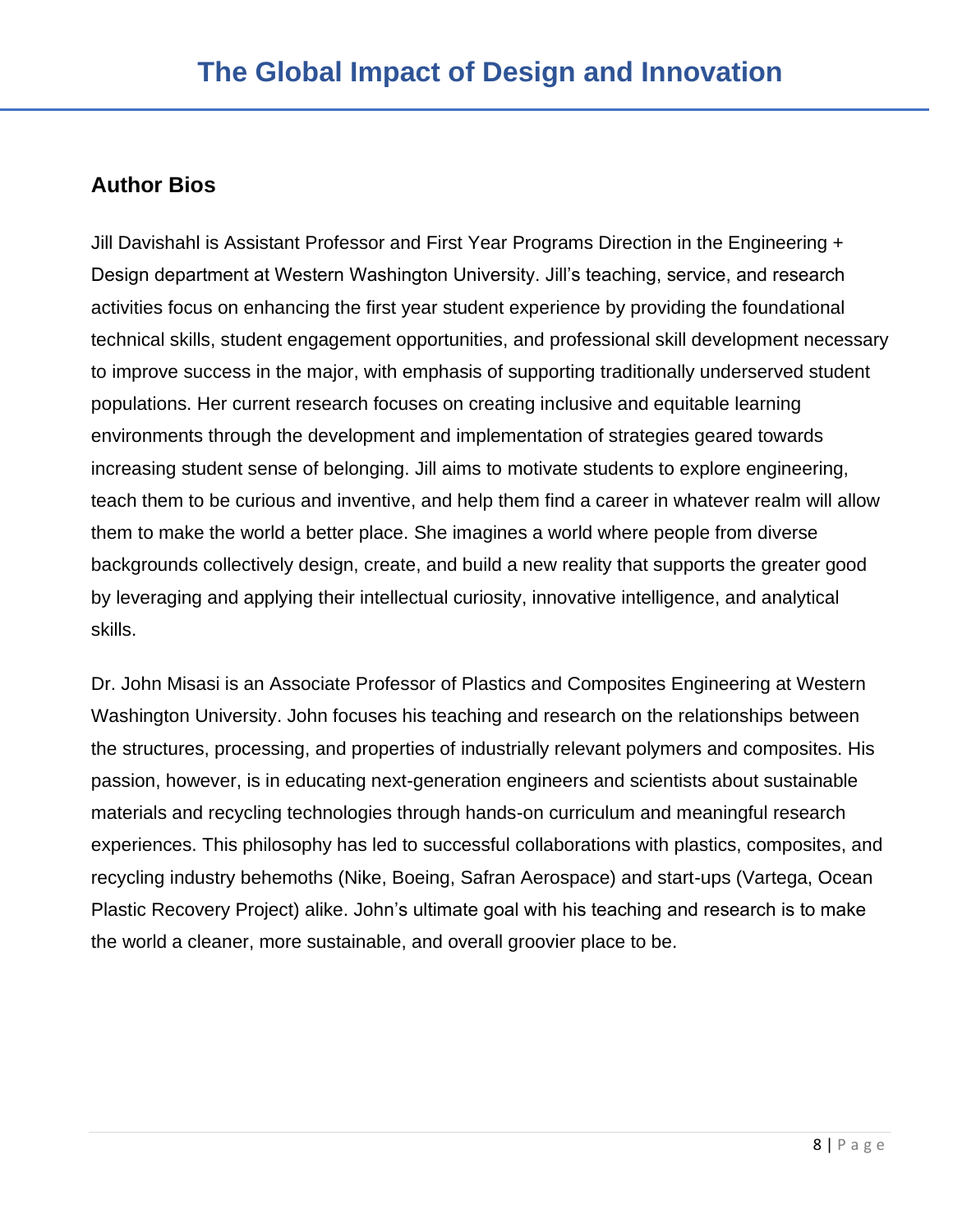**Total Estimated Time:** 5-8 hours (can be split up over multiple days, weeks, or months)

### **Suggested Group Size:** 3-4 students

### **Managing Group Work:**

Successful group work means that all your teammates contribute to one another's learning and build knowledge by sharing ideas, questions, and thoughts

Assign team members the following roles (take your role seriously, but also allow conversation to happen):

- **Monitor:** check assignment expectations; watch clock; move discussion along
- **Scribe:** record group contributions
- **Reporter:** share out with the larger group

### **Part 1: Explore a Recent Innovation**

#### **Instructions:**

- 1. **Choose an Innovation:** Together with your team, choose an innovation from the list below. Choose something you are interested in learning more about.
- 2. **Learn:** Familiarize yourself with the innovation by reading over provided articles.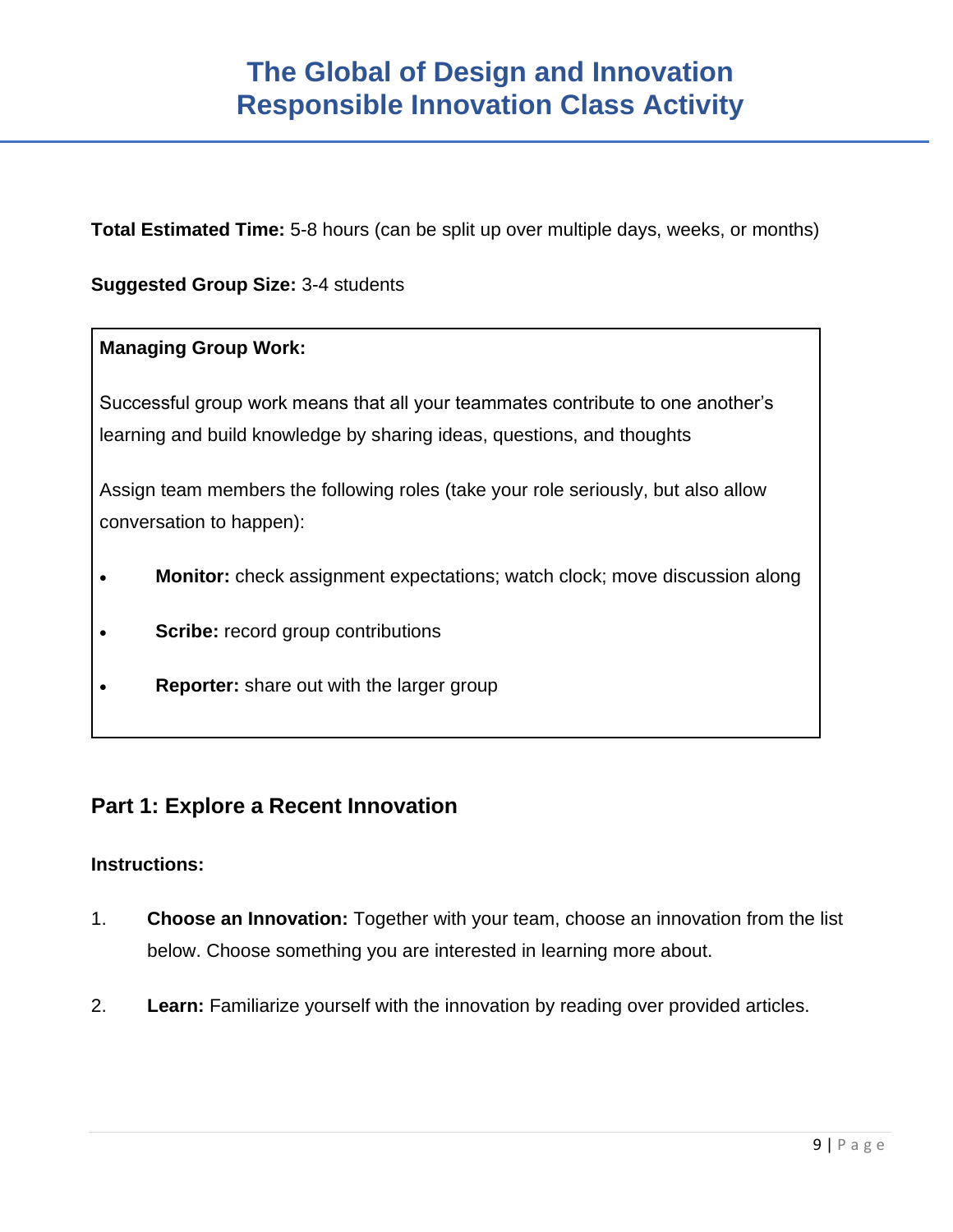- 3. **Conduct Additional Research:** Find 1-2 relevant and recent readings/media (articles, research papers, videos, websites, etc.) that discuss interesting and unique aspects of your chosen innovation.
- 4. **Compile:** Summarize what you learned during the research by completing the table below.
- 5. **Present:** Optional present what you learned to the rest of the class

| Innovation:      |  |
|------------------|--|
|                  |  |
| <b>Brief</b>     |  |
| description:     |  |
|                  |  |
| What problem is  |  |
| the innovation   |  |
| trying to solve? |  |
|                  |  |
| Additional       |  |
| References:      |  |
|                  |  |
| Summary of       |  |
| what you         |  |
| learned from     |  |
| your research:   |  |
|                  |  |
| <b>List 2-3</b>  |  |
| questions you    |  |
| have about this  |  |
| innovation:      |  |
|                  |  |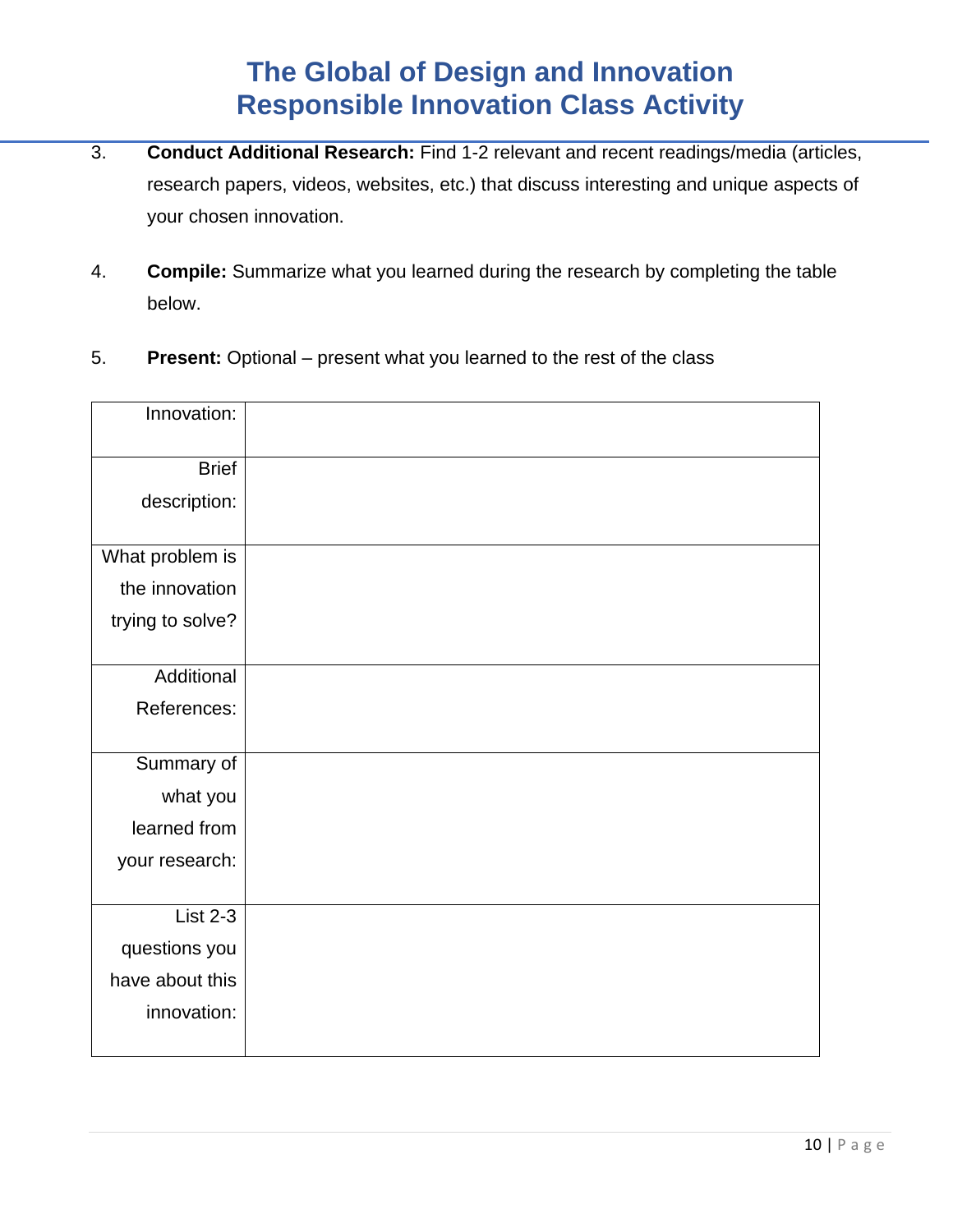## **Autonomous Vehicles**

Autonomous vehicles, or self-driving cars, are capable of navigating roadways with little to no human input.

[Union of Concerned Scientists: Self](https://www.ucsusa.org/resources/self-driving-cars-101)  [driving cars explained.](https://www.ucsusa.org/resources/self-driving-cars-101) (Jan 2017/Feb 2018)

Seattle Times: Are self-driving cars a [solution for Bellevue](https://www.seattletimes.com/seattle-news/transportation/are-self-driving-cars-a-solution-for-bellevue-an-east-coast-test-shows-their-promise-and-challenges/) 1/21/2020

[Vox: Why we are still years away from](https://www.vox.com/recode/2020/9/25/21456421/why-self-driving-cars-autonomous-still-years-away)  [having self driving cars.](https://www.vox.com/recode/2020/9/25/21456421/why-self-driving-cars-autonomous-still-years-away) 9/25/2020

[Feature: Semi-autonomous vehicle brings](https://english.kyodonews.net/news/2020/10/9ce1eeb5958e-feature-semi-autonomous-vehicle-brings-future-to-japanese-mountain-village.html)  [future to Japanese mountain village](https://english.kyodonews.net/news/2020/10/9ce1eeb5958e-feature-semi-autonomous-vehicle-brings-future-to-japanese-mountain-village.html) 10/5/2020

**Photo 1 Source: https://english.kyodonews.net**

**Photo 2 Source: http://seattletimes.com**



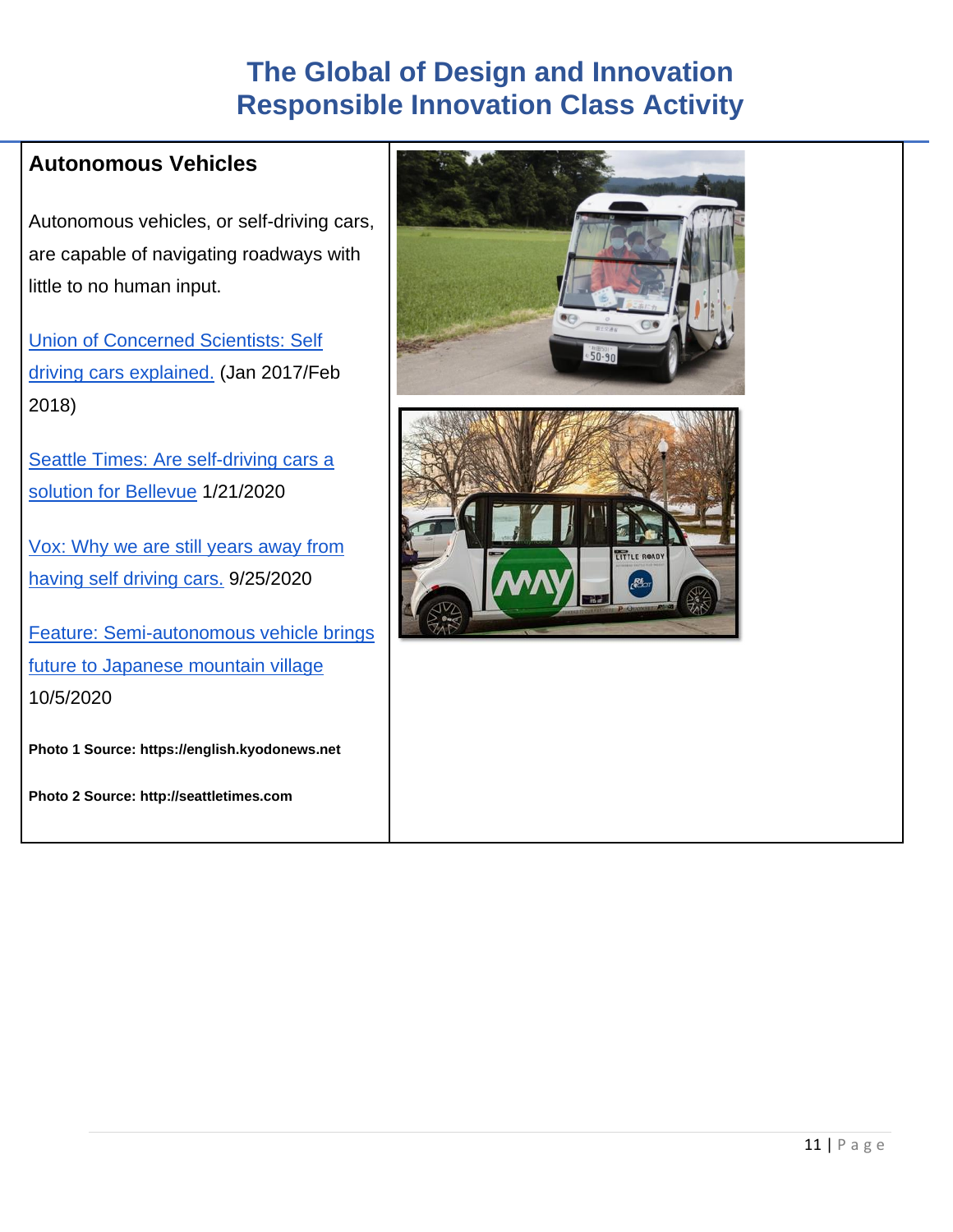

## **The Mechanical Tree**

*An Arizona State University & Silicon Kingdom Holdings collaboration.*

The "mechanical tree" uses discs made of sorbent to absorb CO2 from the air and is 1000 times more efficient than a regular tree. A cluster of 12 disks can suck a metric ton of the gas out of the atmosphere every day. During regeneration, the disks are lowered inside the bottom container. Inside the chamber, the CO2 is released from the sorbent. The gas is collected, purified, processed and put to other uses.

[ASU: Powerful 'mechanical trees' can remove CO2 from air](https://asunow.asu.edu/20190429-solutions-lackner-carbon-capture-technology-moves-commercialization)  [to combat global warming at scale](https://asunow.asu.edu/20190429-solutions-lackner-carbon-capture-technology-moves-commercialization) 4/19/2019

[Reuters: Do "mechanical trees" offer the cure for climate](https://www.reuters.com/article/us-usa-climatechange-carboncapture-idUSKCN1S52CG)  [change? 4](https://www.reuters.com/article/us-usa-climatechange-carboncapture-idUSKCN1S52CG)/29/2019

**Photo Source: https://asunow.asu.edu**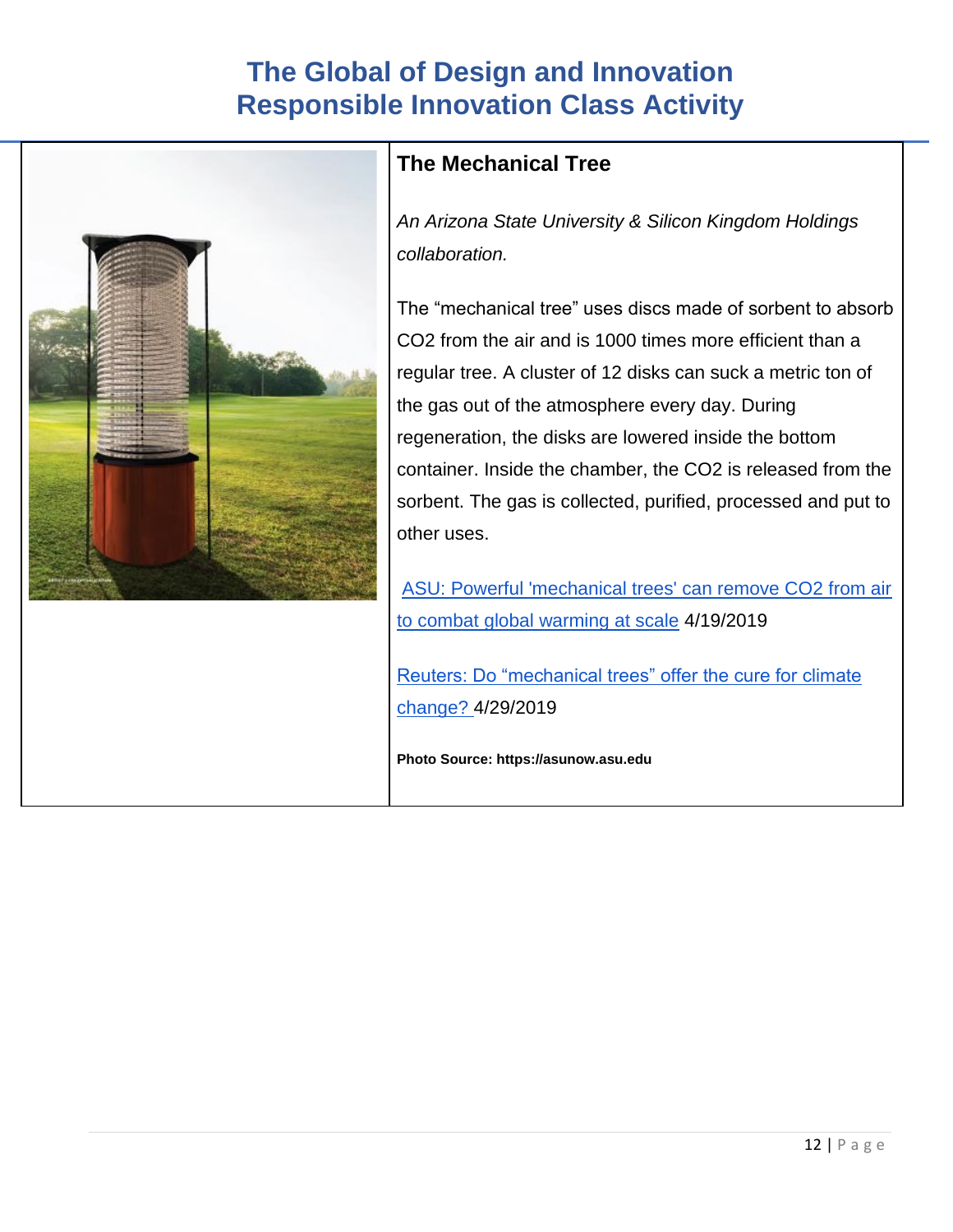## **Swallowable Electronics**

An electronic pill that is equipped with sensors (temperature, pressure, pH, etc) and ingested by a patient. It then gathers information about the digestive system as it travels through it, transmitting the information to a receiver worn by the patient.

Example: The PillCam, also known as capsule endoscopy, is a powerful diagnostic tool that patients swallow and it capture pictures of their small intestine.

[Chemical & Engineering News](https://cen.acs.org/articles/95/i41/Swallowable-electronics-future-medical-devices.html)  [Swallowable electronics could be the](https://cen.acs.org/articles/95/i41/Swallowable-electronics-future-medical-devices.html)  [future of medical devices\(](https://cen.acs.org/articles/95/i41/Swallowable-electronics-future-medical-devices.html)10/16/2017)

[UTSW Medical: The PillCam goes on a](https://utswmed.org/medblog/pillcam-gets-close-and-intestinal-spot-gi-bleeding/)  [fantastic voyage to help diagnose GI](https://utswmed.org/medblog/pillcam-gets-close-and-intestinal-spot-gi-bleeding/)  [bleeding](https://utswmed.org/medblog/pillcam-gets-close-and-intestinal-spot-gi-bleeding/) 10/9/2019



Photo source: **Medtronic plc**  <https://www.royalfreeprivatepatients.com/treatments/pillcam/>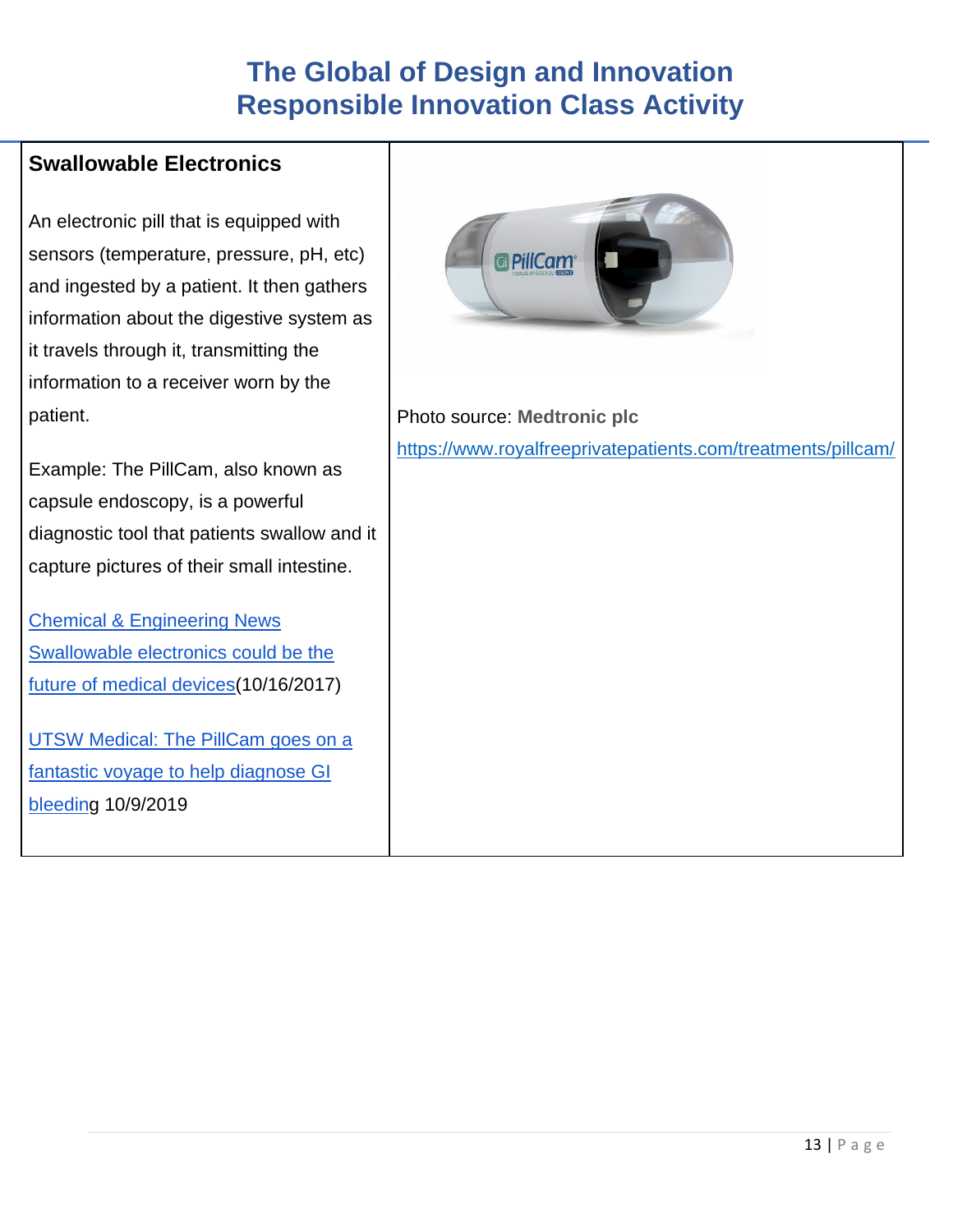



# **The Hippo Roller**

### <https://hipporoller.org/>

Although not a recent development, the hippo roller is a good example of a low-tech innovation that has positively impacted many people and is continuously being updated to better meet the needs of communities.

The Hippo water roller, or Hippo roller, is a device used to carry clean water more easily and efficiently than traditional methods, particularly in the developing world and rural areas.

[Fast Company: Balancing Tradeoffs: The Evolution of the](https://www.fastcompany.com/1309505/balancing-tradeoffs-evolution-hippo-roller)  [Hippo Roller](https://www.fastcompany.com/1309505/balancing-tradeoffs-evolution-hippo-roller) (7/14/09)

[RCE Blog: 3 innovation lessons from the Hippo Water Roller](https://www.retailcustomerexperience.com/blogs/3-innovation-lessons-from-the-hippo-water-roller-story/)  [story](https://www.retailcustomerexperience.com/blogs/3-innovation-lessons-from-the-hippo-water-roller-story/) (7/5/16)

**Photo source: Hipporoller.org**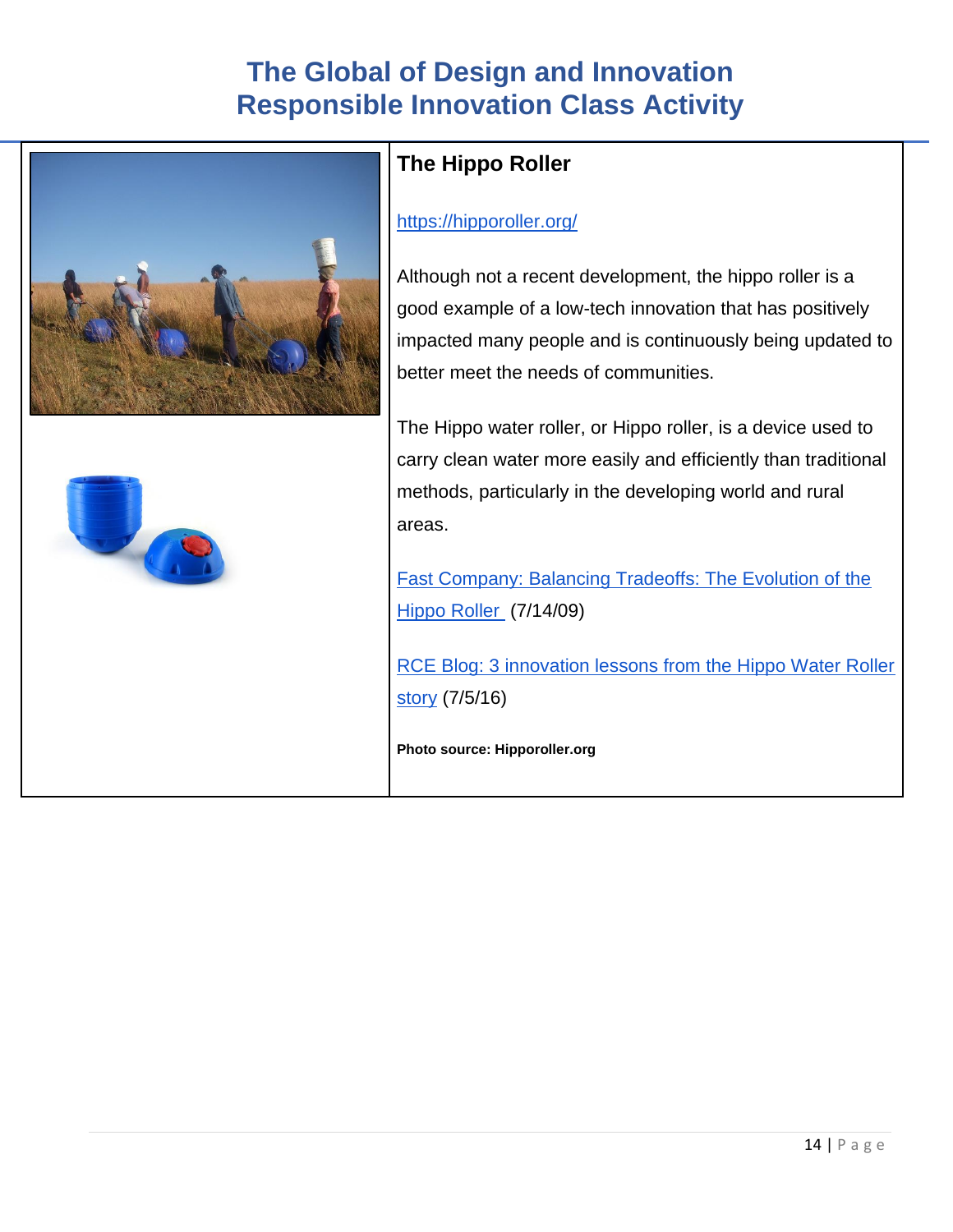## **"e-OPRA" Prosthetic**

Prosthetics can be challenging as they are often uncomfortable and clumsy, but a company called Integrum is seeking ways to improve the user experience. Their basic OPRA system anchors directly to the bone via osseointegration, which avoids the sores and infections associated with traditional socket prosthetics and enables greater mobility. Their new e-OPRA system adds a two-way electrode system that enables patients to both control the limb with their brain and feel things their prosthesis touches. Plus, the electronics sit inside a tube within the device, avoiding the need for surface electrodes that can get messed up by sweat. *[Source: [Popular Science article:](https://innovation.mit.edu/news-article/popular-science-the-100-greatest-innovations-of-2020/)  [The 100 Greatest Innovations of 2020\]](https://innovation.mit.edu/news-article/popular-science-the-100-greatest-innovations-of-2020/)*

[Upgrade](https://integrum.se/opra-implant-system/e-opra/) your OPRA implant system to the [e-OPRA](https://integrum.se/opra-implant-system/e-opra/) (company website)

[Center of Rehabilitation, UMCG](https://integrum.se/press-release/?r=061CFF785CA9BD20&i=9)  [Groningen, the Netherlands, introduces](https://integrum.se/press-release/?r=061CFF785CA9BD20&i=9)  [the OPRA™ Implant System and](https://integrum.se/press-release/?r=061CFF785CA9BD20&i=9)  [Targeted Muscle Reinnervation \(](https://integrum.se/press-release/?r=061CFF785CA9BD20&i=9)4/2021)



**Photo source: https://integrum.se/opra-implant-system/e-opra/**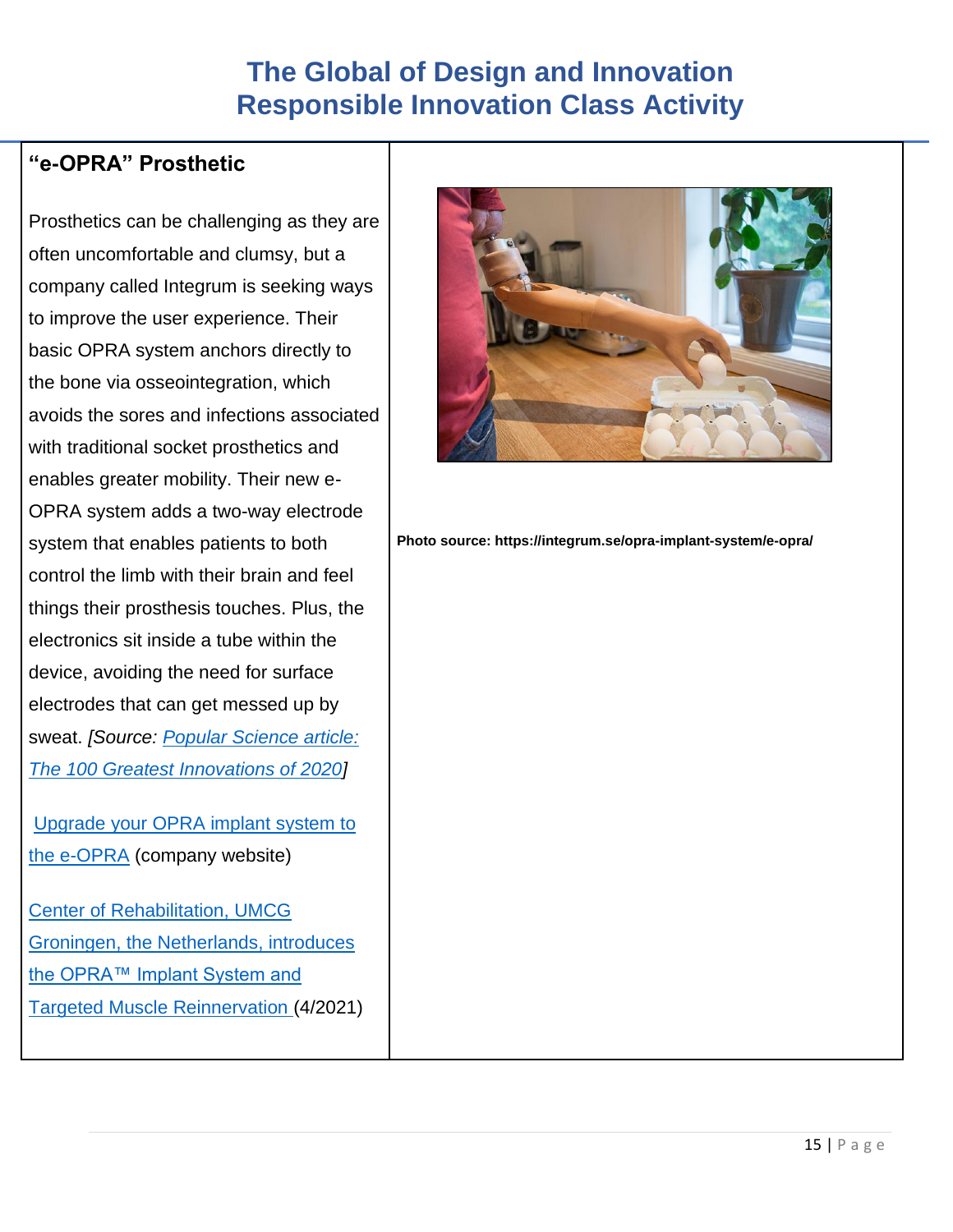| Art Clinic, Center of Excellence in the |  |
|-----------------------------------------|--|
| Nordic countries, has treated its first |  |
| patient with Integrum's OPRA Implant    |  |
| System (3/2021)                         |  |
|                                         |  |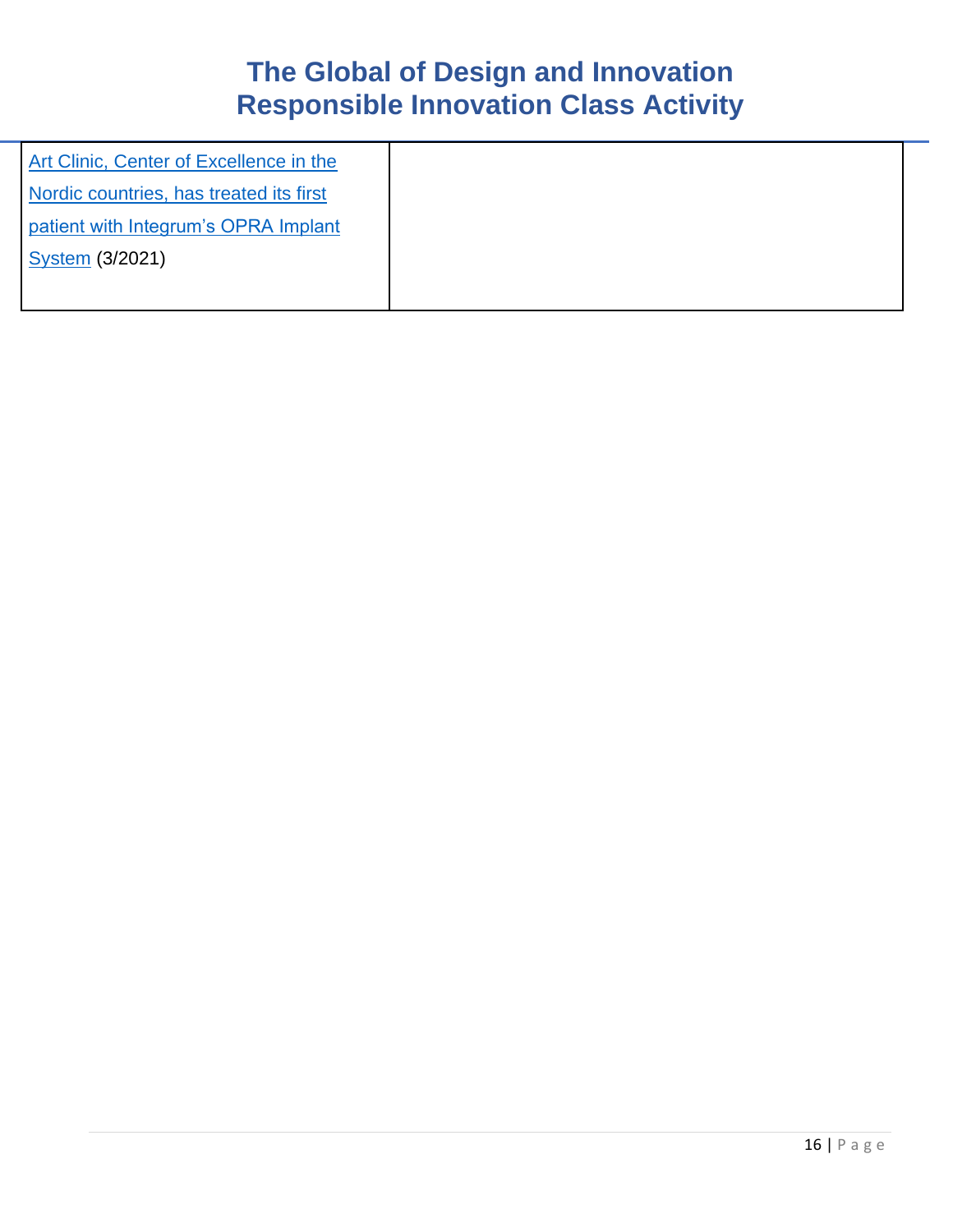## **Part 2: Investigating Impact**

**Guiding Question:** What are the social, cultural, environmental, economic, and global impacts of the innovation?

### **Instructions:**

- 1. Write the name of your chosen innovation in the table below.
- 2. In your teams, spend some time discussing the "**guiding question**" listed above.
- 3. For each category, summarize 2-3 potential positive and negative impacts of your innovation.

|                      | <b>Innovation:</b>                |                                   |
|----------------------|-----------------------------------|-----------------------------------|
|                      |                                   |                                   |
|                      | <b>Positive Potential Impacts</b> | <b>Negative Potential Impacts</b> |
| <b>Social</b>        |                                   |                                   |
| <b>Cultural</b>      |                                   |                                   |
| <b>Environmental</b> |                                   |                                   |
| <b>Economic</b>      |                                   |                                   |
| <b>Global</b>        |                                   |                                   |

**Follow-up group discussion:** New innovations can have both positive and negative impacts. Sometimes, negative impacts are not realized until it is too late.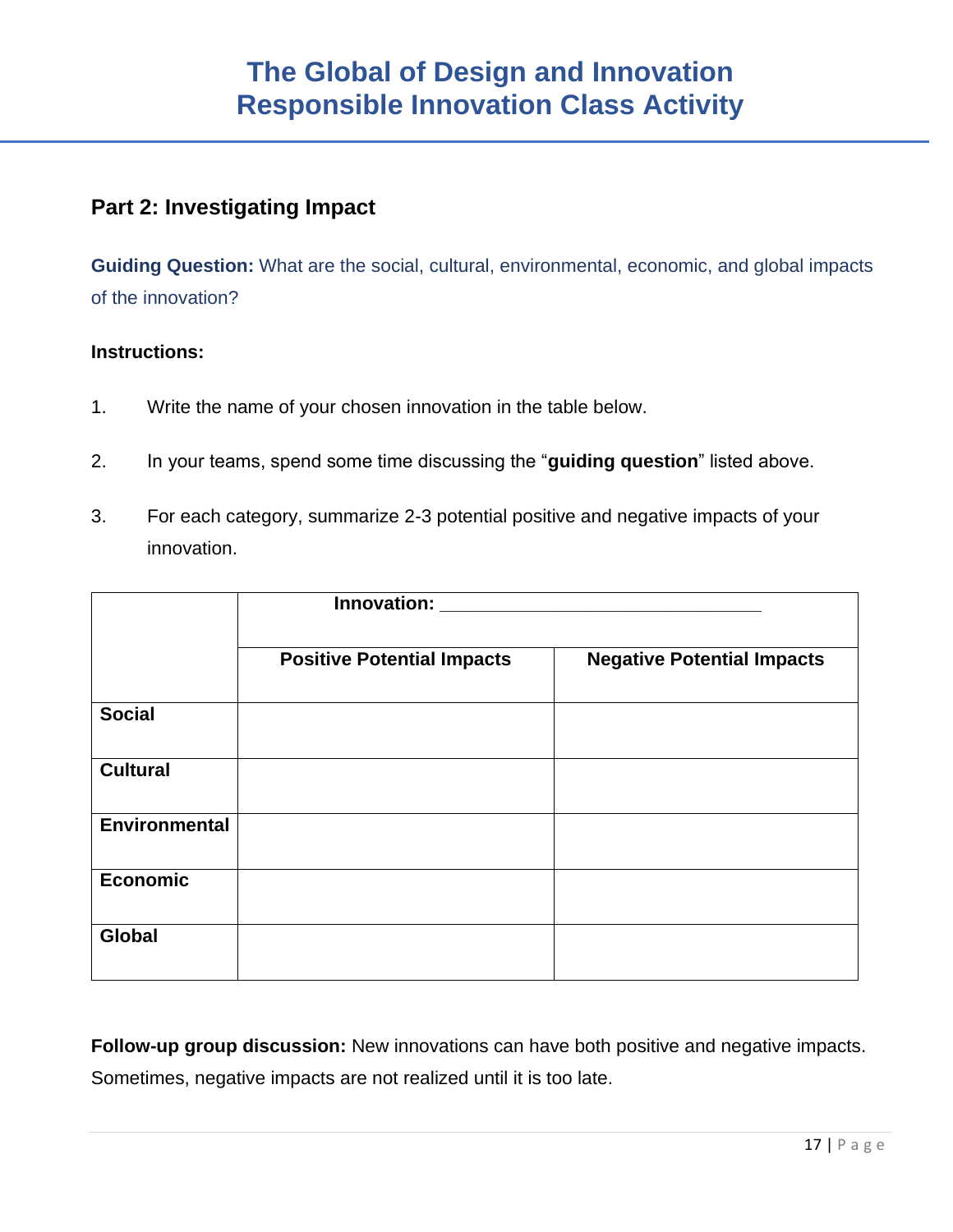- Share: Each group will share the most concerning potential negative impact of their chosen innovation with the class.
- Discuss: Why is it important to have diverse perspectives when designing?

### **Part 3: Examine Social Responsibility**

**Guiding Questions:** How does this innovation impact the whole of society? How can we improve equity and accessibility? How can we reduce discrimination? How do we eliminate bias? How do we reduce historical or social inequities?

**Instructions:** In your teams, spend some time discussing the "**guiding question**" listed above. Answer the below questions, focusing on your chosen innovation.

| <b>Question</b>           | <b>Answer</b> |
|---------------------------|---------------|
|                           |               |
| Is there something about  |               |
| the design of the product |               |
| that excludes             |               |
| populations?              |               |
|                           |               |
| Is there something about  |               |
| the production or use of  |               |
| the product that          |               |
| negatively affects people |               |
| or the environment?       |               |
|                           |               |
| Who reaps the benefits    |               |
| of this innovation?       |               |
|                           |               |
| Who suffers the costs of  |               |
| this innovation?          |               |
|                           |               |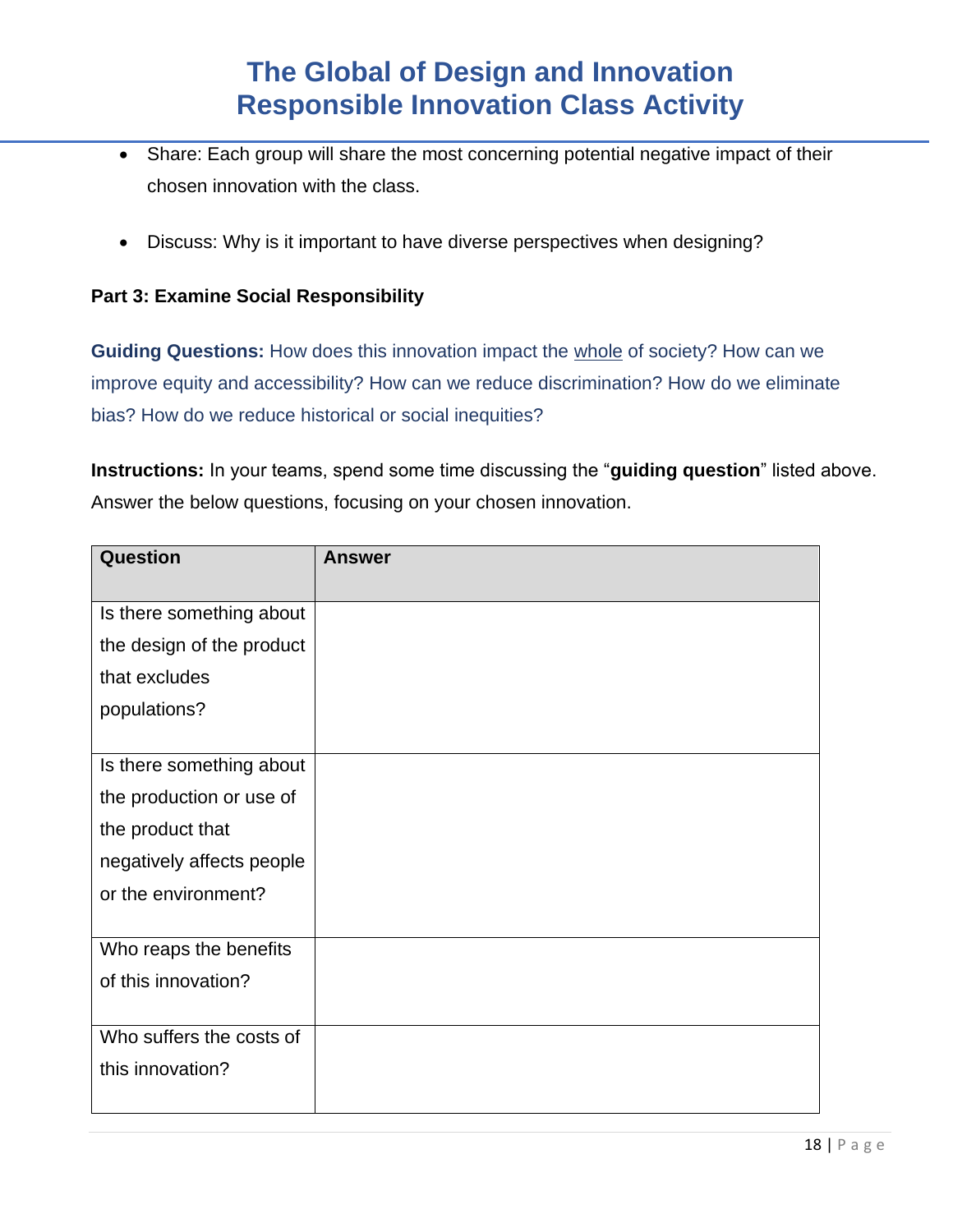### **Follow-up group discussion:**

- Share: Each group will summarize the answers to these questions.
- Discuss: Would you consider these innovations to be socially responsible? Why or why not?

### **Part 4: Creating a Better Future**

**Guiding Question:** How might we design in a way that is accountable to the people, ecologically sound and socially just?

**Instructions:** In your teams, spend some time discussing the "**guiding question**" listed above. Together as a team, come up with 2-3 ways you could **change the design** of your product to make it more ecologically sound, socially just, and/or accountable to the people. Summarize your work using the table.

| <b>Design</b> | <b>Explanation of Design Change</b> | How does this change make the     |
|---------------|-------------------------------------|-----------------------------------|
| Change        |                                     | design more socially responsible? |
|               |                                     |                                   |
|               |                                     |                                   |
|               |                                     |                                   |
| $\mathcal{P}$ |                                     |                                   |
|               |                                     |                                   |
| 3             |                                     |                                   |
|               |                                     |                                   |

## **Follow-up group discussion:**

Share: Each group will share their top design change solution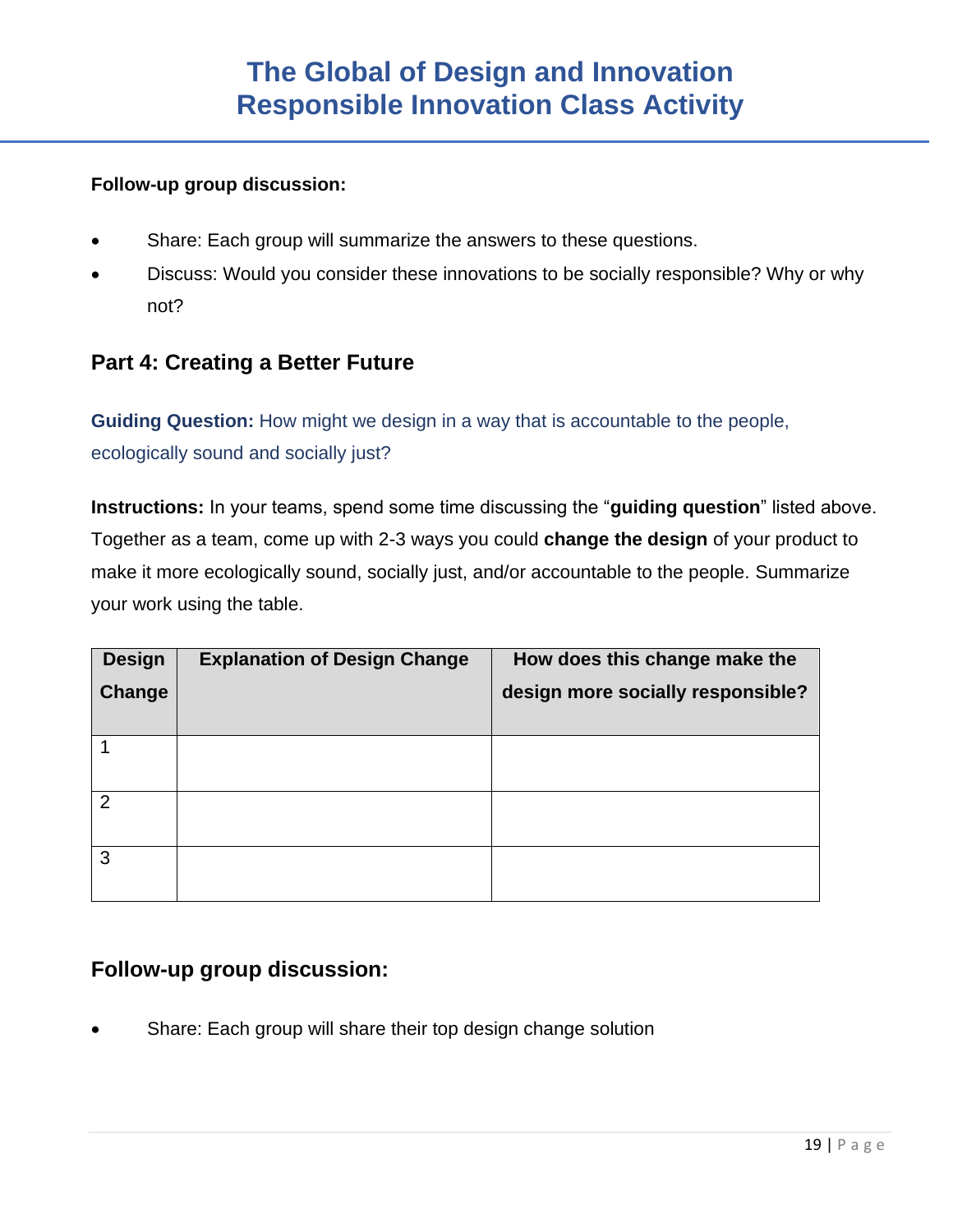• Discuss: Is it possible to meet the needs of all people and all of society? What happens when we can't?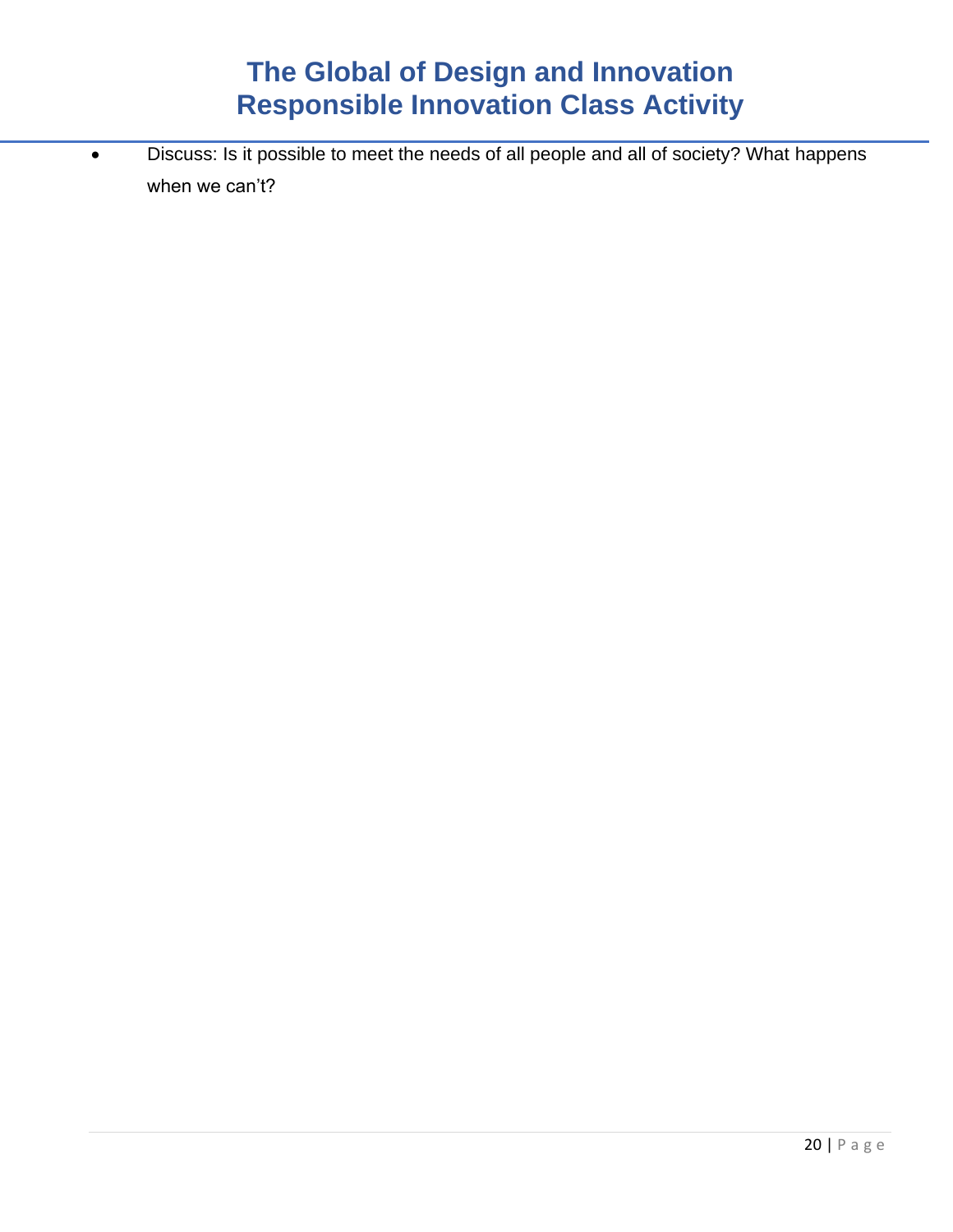# **The Global of Design and Innovation Responsible Innovation Class Activity – Instructor Notes**

**Total Estimated Time:** 5-8 hours (can be split up over multiple days, weeks, or months)

#### **Suggested Group Size:** 3-4 students

**Note:** This is an open-ended assignment for which there is no set solution. The notes below are intended to help guide you and your students through this activity.

### **Part 1: Explore a Recent Innovation**

The list of innovations is provided to get you started. Feel free to add others or to have students pick their own. If you have students choose their own, be sure to give them ample time to do research.

### **Part 2: Investigating Impact**

This activity can be challenging for students to really dig into. Some instructors like to narrow the scope a bit to focus on a particular aspect of the product or its design.

You may want to consider focusing on one or more of the following aspects of design:

- Material Choice What materials is the product made from?
- **Manufacturing** 
	- o Where is the product made?
	- o How the product is made?
	- o Who is doing the work?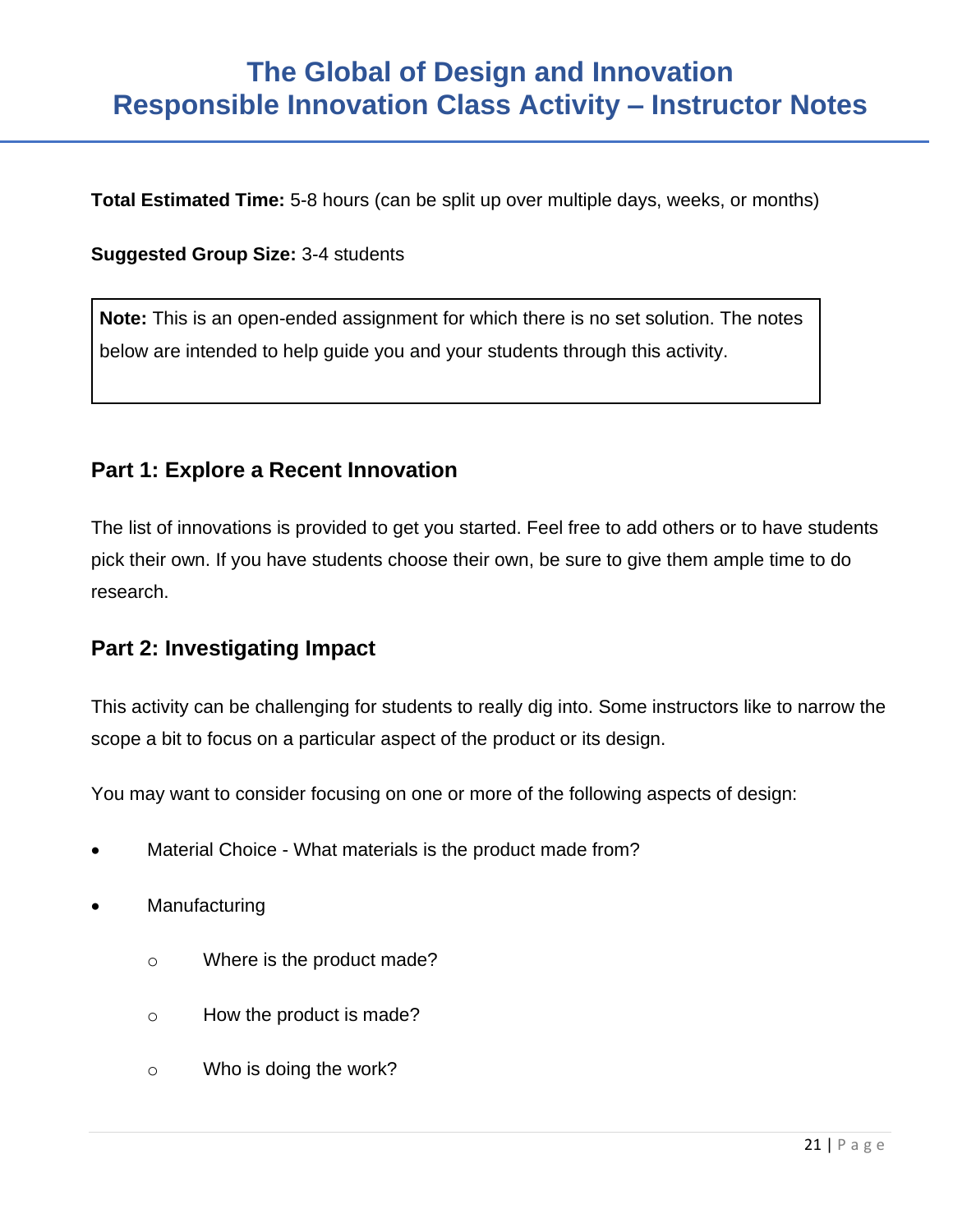- Product Design
	- o Who is the intended user?
	- o Who is affected by the design?
	- o Who reaps the benefits?
	- o Who suffers the costs?
- Life Cycle
	- o How long is it designed to last?
	- o Consider impacts during the entire life cycle: from research to obsolescence.
	- o What happens when the product is no longer being used as designed?
- Politics & Policy
	- o What are the politics behind this innovation?
	- o What policies may impact the use, distribution, disposal, etc.?

## **Part 3: Examine Social Responsibility**

This part of the assignment really benefits from a group discussion. Give ample time for students to share what they have learned.